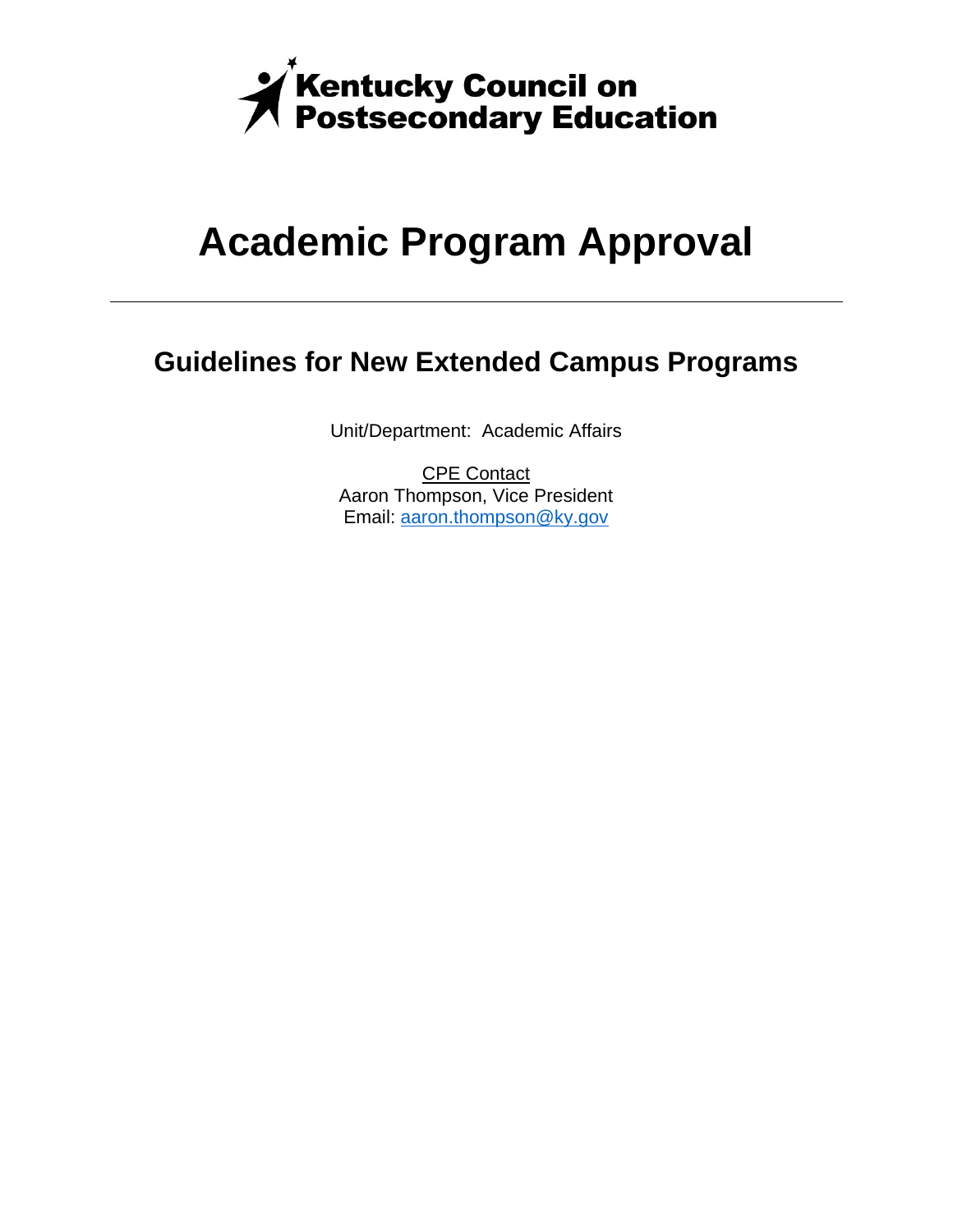#### **Guidelines for New Extended Campus Programs**

The Council created the Postsecondary Education Working Group on Access to Academic Programs in May 2007. The group was charged with reviewing policies related to the Council's role in approval of postsecondary academic programs, including extended campus offerings and authorization and operation of extended campus centers.

The Council staff analyzed extended campus offerings and found that, with the exception of the University of Kentucky, there is little activity outside designated areas of geographic responsibility. Following the suggestion of the working group, the proposed new guidelines would read:

*Institutions planning to offer programs outside their areas of geographic responsibility must consult with potential postsecondary partners in that region to ensure coordination and collaboration and to minimize unproductive competition. If there is opposition, the Council will decide how best to resolve the dispute.*

The group also suggested that the Council work with public, independent, and proprietary institutions to develop a database accessible to postsecondary personnel and the public that allows easy access to information about academic program offerings at the regional or county level, including information on program delivery modes and accreditation status. This information will help postsecondary institutions to assess the potential unmet demand for particular programs and will help potential students evaluate the appropriateness of programs for their needs.

Furthermore, the group agreed that the Kentucky Virtual Campus should convene institutions to discuss innovative program delivery modes (e.g., online modularized courses) and ways to utilize KCTCS for lower-level courses in order to increase access to complete degree programs at extended campuses. Strategies for expanded program offerings could initially focus on targeted career pathways that are considered important to Kentucky's economy.

Effective: 5/23/2008